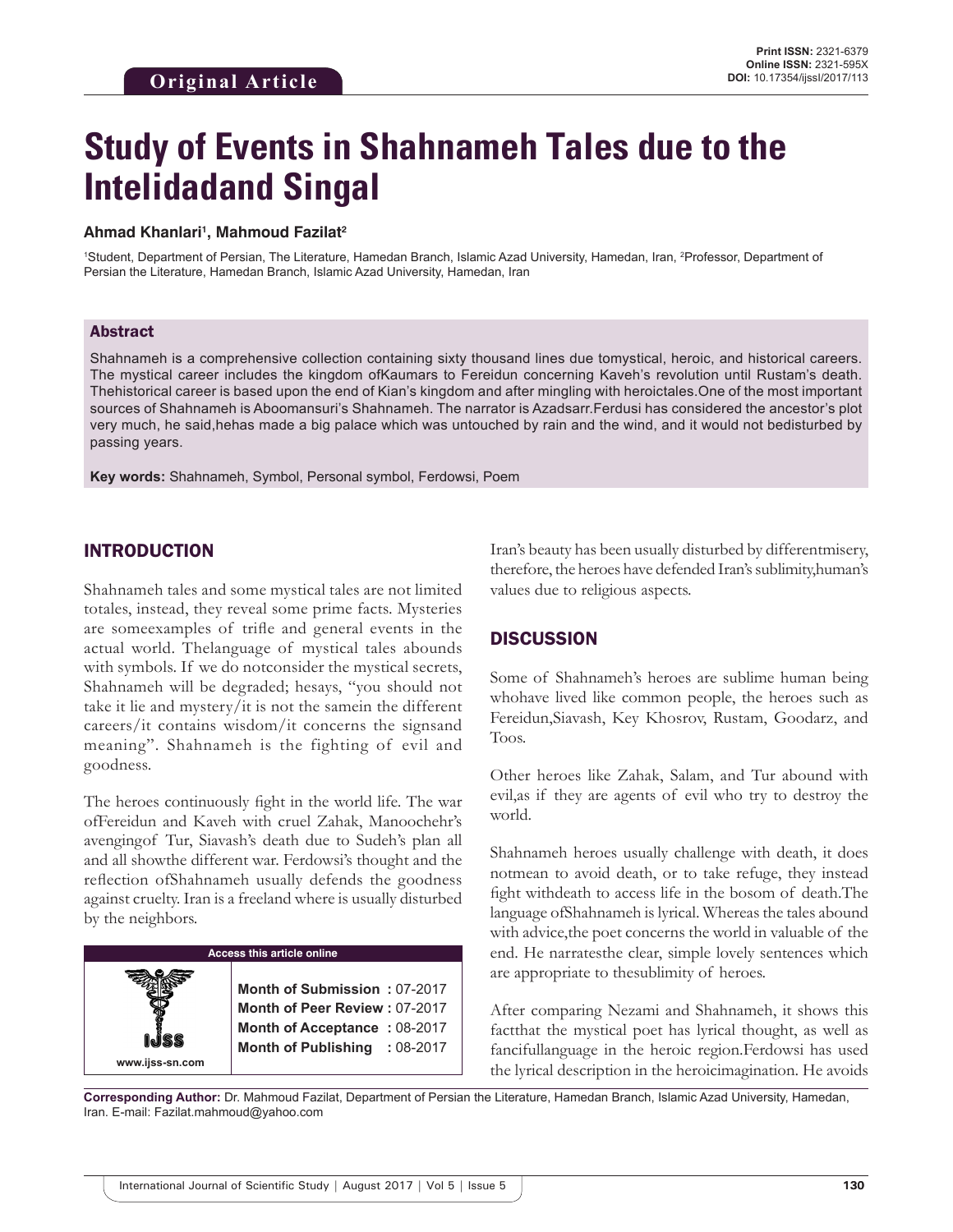the odd expressions in the heroiclanguage. The expression accompanies association of events.

The heroic pact associates events and stories in the reader'sview; it seems as if the story is on the scene. Expression, thestructure of imagination is cohesive in Ferdowsi's workcontaining the natural description of down, sunset, night and daywhich has mingled the heroic pictures in the poem.

He is very eloquent in composing Shahnameh has therelative rhythm including long and small lines that increase themusic of Ferdowsi's Shahnameh.

### **The Concept of Secret in Shahnameh**

The sign does not mean allusion, or secret, which should not berevealed by other. Some of the deep meanings have not increased inthe format of a common language. Whereas mystical languagerefers to mythology recently, because they relate to somethingthat does not exit, they have also other interpretation.

It is Iliad and Odyssey that the hero's destiny is recognizedby the gods. The wars between Troy and Acay originate from god'scontraries. Zeus is the god of gods who is involved in his relative'splan. He appears in Agamemnon's dream. Insisting him to fightwith Greek military.It is in the fourth song that the council ofgods decided to agitate palace, god of was.

Homer has composed these reports three thousand andthree hundred years ago, are they true? Can we take them as thereports of facts? On the other hand, we notice, the god's roles in.

Homer's songs resemble what Jung believes inunconsciousness in the ancient examples, therefore we notice afact in these tales which not only relate to collectiveunconscious but also the tales of thousand years ago. It seemsthe real place of gods is not in the sky, but they are in collectiveunconscious, it is why gods are immortal, hence they cope witheach other in a council which usually is held in our unconsciousness and the people's destiny reveals in thatcouncil, and the heroes are devoted to god's plans like the heroin Homer's drama.

Here, Minro is the god of wisdom, it is the laziest god. Themystery of Odip King has composed thousand years after Iliad,the story of Odip's escaping from destiny which has beenassigned to him. There were some gods who were victory, butif some human reaches to the same level, the gods play withhuman's life which is asign of their complete. It is supervisingthat the golden career of Greek history was in the fourth andfifth centuries. B. C. while people do not believe in gods. There,

The Study of Events in Shahnameh Tales due to the Intellectual and Signalaspects

were some intellectuals like Socrates, Plato, Sophocles, Aristotlewere living in the same career.According to what was saidbefore, one of the features of myths is to show some complexevents of gods and human.

The events which are semi-visible for human and the hide isgods which assign destiny, the gods who are afraid of wisdom. Itis only one of the features of myths to show the place of wisdomwhich comes to the fore while some mystical heroes avoid gods,it is here that human uses the light of wisdom. Rustam isan original picture of ideal wisdom in Shahnameh. ShahrokhMaskoob says, "Neither Rustam's age is actual nor inaccessibleIsfandiar, norPhoenix, but they are fact, they are a crystallizationof ideal human being in the form of fabulous hero. Rustam's lifeis not real, his birth, his oldness and his death are metahumanity,but there is no more actual man than Rustam in life,and death (Maskoob, 1988: 5).

Maskub has differentiated between fact and truth Fact existsthe same, it is like while the human is entangled in seven levels by the trick, but the truth is something that people wish to be. Shariatibelieves that myths are the return of history lockage, they are returnof history lack, and they are some history which should be.

Myths are expression of complete men in the sublime world(Shariati, 1979: 26).He adds; Myths are a collection of sublimeexamples of every feeling, physical and spiritual beauty,therefore Myths are a collection of sublime examples of everyfeeling, physical and spiritual beauty, therefore Myths areexpression of doomed human's destiny in Homer's Iliad, but itis expression of human's pre-assigned destiny.

There are some suitable cause and effect in the tales ofShahnameh, there is no ignorance for failure. The good heroesare not religious, even the hero man commits mistaken, but heconsiders his life, in order to overcome failures, isn't it the storyof human in the history? If myths are dead, they do not answeremotional, political and economical needs of a nation, it is betterto leave the heroes of myths in the grave of history, in order toavoid the infection of mess-up dead. The expression of deadtales is from the world of death, but Rustam has not finished yet(Tahmasebi, 1986: 47).

It is clear that Rustam is miserable in thousand yearsbefore to a young soldier who carries a gun, but Rustam's poweris not limited to his horse, sword etc. if Ferdusi was onlylimited to brevity in war, in this sense, Mahmood Ghaznavisays, Shahnameh is nothing but Rustam's tale, there arethousands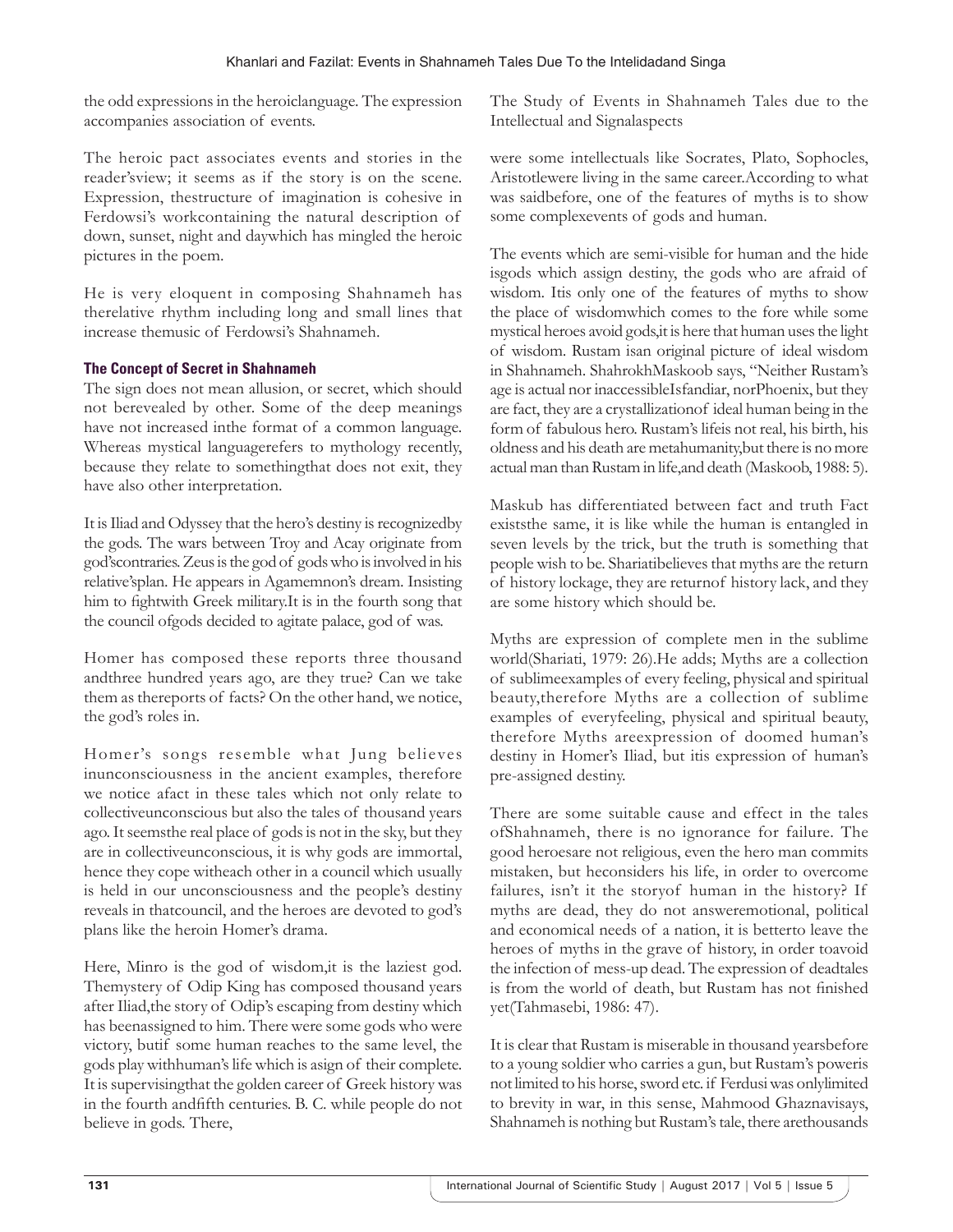of heroes like Rustam, but there is no human likeRustam whom God has created (Ghaznavi, 1968: 3).Rustam isan intellectual man, he is Siavash's teacher, there is nocomparison between Mahmood's policy and Rustam, Rustam isvoid of lie, trick, he knows what is human's value and it ishuman's soul, therefore Rustam defends human's soul. Whilefighting with Isfandeyar, Rustam says; "I'm unique in fighting/Idefend my army/everybody should be pleased/while heconcerns people's right (Shahnameh, 1993: 1017).Rustam isconfident to his success, while he advisesIsfandeyar. Rustamknows that Isfandeyar has deceived by Gashtaseb. WhileIsfandeyar fights for thrown, but he is a religious king's son.Gashtaseb is example of messenger, he should be obeyed, itis why he tells Rustam in a letter; "while KingGashtaseb iswell-known,/in fighting, in hunting/he accepted religionexplicitly,/he is like a sun, he follows God./the devil's waybecomes hidden (Ibid, 989).

Rustam knows he should not be deceived by Gashtaseb whois virtually religious, while he faces Isfandeyar, he says, youshould be afraid of great God,/you should not mingle wisdomand feeling,/Today, I do not try to fight/minus any pretext/youare cruel,/you have caused to close eyes to the wisdom(Shahnameh, 1993: 989). Rustam accompanies wisdom inTuranian wars. He has no intention other than to take revenge ofSiavash, in order to respect soul. He consults with the old men,and they concluded to punish the murderer.

It is clear that Rustam does not try to destroy thing in wholeof Shahnameh tales, his destructive power is limited by wisdom.

He fights cruelty, in order to limit king's evil minus anyclaiming for the kingdom. He adds, "everybody said excellent to theheroes/the land is fertilized by Rustam (Ibid: 1029).

As matter of fact, who is this great hero, Rustam?

Originally, the word Rustam has combined from Rus meansto grow and tam which is the origin. There is a tale in Shahnameh thata mother bears a son called him Rustam, she may mean to showto avoid the suffering. (Dehkoda, 1969: 1200).

The other meaning of Rustam is a river (Bahar, 1998: 157).

It seems, these meanings are different, but their origin is thesame which means to grow, to pour, to go out.

River is alive river which passes from the past to the future, likea growing seed.

In other words, river combines from several small rivers,hidden springs, like a great river of people which gather fromdifferent tribes or generations in passing time. They gathertogether in a unique form while they feel danger. The greatevents of thousands ofpeople feature a unique person which is anideal man in the history of nations. It is surprising that Rustamdoesn't wish the thrown, he doesn't believe himself to bereligiously sublime.

Ferdowsi'sideal is that Rustam accompanies his soul withwisdom, he does not follow kings, or cruelty. It is clear to findRustam signs in plants, rivers, and mountains in the differentplaces in Iran especially Khorasan, and Sistan. He followswisdom out of pride. He does not close his eyes to the fact for sakeof his friends. Therefore, Shahnameh is the wisdom – letter of anation which plays their destiny.

If we mean myths like this, it can be said that the myths ofRustam is to find some secrets that identify a nation against theevents. Ferdusi himself knows his tales are mysterious, heknows the names of heroes well, he says, "Everything thatcomes from his has mingled with wisdom,/while it ismysterious too". The poet asks the hero to fight with wisdom,passing the different events which are purifying like fire.

Every person passes his way to complete in Shahnameh, inorder to grow from ignorance to wisdom. The play finisheswhile a person becomes complete, therefore he leaves life.

People are raw, while they are not wise.

The last parts of Shahnameh are clear examples of historywhich has the special secrets. A adores – Stranger fellow likeKhosrovParviz follows Rome Emperor, while Christianityspreads in the government. He became captured in his son'sprison, in order to be cautious about his doomed destiny. Thisconsciousness turns him into a religious man who even knowsabout death messenger in advance, hence he wears the cleanclothes in the semi-dark prison. He wears a golden bowl on hishead and a branch of pomegranate in his hand waiting for hisdeath (Shahnameh, 1993: 1846).

Shirin who is witches kills Maryam by poison. She refusedto become Shiroyeh's wife to be a queen. She informseverybody about her sins and those of Shiruyeh. At the end, shesuicides beside Khosrov's grave by poison (Ibid, 1847).

It is not clear that how KhosroParviz faces death, there isalso no document of Shirin's lecture to people about her sins,but they are in the poet's ideal, while the criminal personsaccept they are sinful at the end.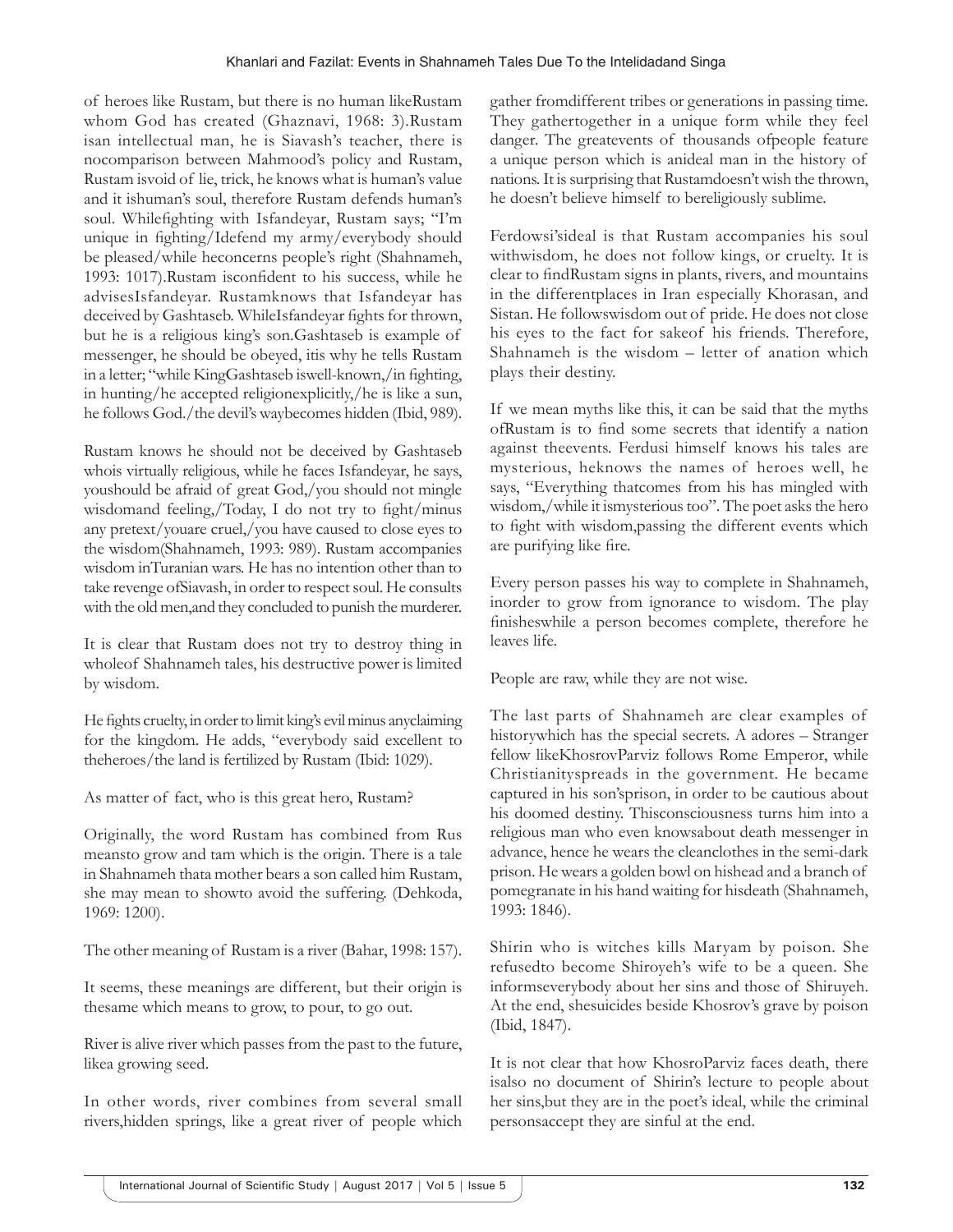Phoenix in the light of Secret of Reality?

Phoenix is an Arabic word which is a natural element in Persianliterature; it has the different, potential meanings(Poornamdarian, 1993: 65).

This mystical bird has appeared in Iranian culture beforeIslam. It has a nest on a tree, while its eggs contain the differentseeds of plants. It is a religious, metaphysical bird, itintermediates in the hero's destiny. It has two faces, one isspiritual and the other is devilish, the former appears in ZalStory and the later appears in Isfandeyar's tale.

The devilish bird is dragon minus spirituality.

#### **The Devilish Face of Phoenix**

The devilish face of Phoenix appears in the fifth level ofIsfandiar's seven levels. It has a nest on a mountain: There isbig mountain/there is a bird dominating on/It is a war likephoenix/If it sees an elephant, it will bring a whale out of sea".

We notice the devilish aspect, while he faces Isfandeyar, the baddeed of it leads to Isfandeyar's death.

# **CONCLUSION**

Phoenix is metaphysical bird, because,

- 1- It is big and inaccessible.
- 2- It lives on Alborz Mountain.
- 3- It is wise, it knows the secrets.
- 4- It knows the cure for every death.
- 5- It is an expert doctor.
- 6- It supported Zal.

#### **Symbols and Secret**

Myths and dream are symbols, they speak in the mysteriousways, the symbols of dream refer to the individualunconsciousness. The mystical symbols are unique, and cohesive, they refer to collective unconsciousness. Due to themeaning of the symbol, Zazazi says," symbols are sublime, they areexpressed secret. In other words, symbols are somethingcontains every person mysteriously. It is in Shahnameh that thehero changes in the immortal world of myths. This symbol isRustam which is prime for being hero as a symbol.

The other heroes are Giv, Bijan, Bahram and otherGoodarzian, Tus, Gustahem, other Nuzarian, GovanGarshashithat all are from Sistan, they are a symbol of goodness in Iranland.On the contrary, there are symbols of badness that areZahak who carries some snakes on his shoulders, he containswhole of badness. Besides, there are Turanianheroes likeAfrasiab, Garsiou, GravZereh that

are devil characters, becausethey are anti-symbol (Kazizi, 1993: 163).

#### **The Values of Myths and Secrets**

Are the mystical tales affective or valuable or Not?

In the first glance, it may be contradictory, how is it possiblethat mythology refreshes history?

The old historian believesthat the past is meaningful while it isan example to be imitated, therefore, the whole of instructionbelongs to humanity, but it is repeated that history is reparationof happy and sad events. It is the life of a human, while their goalsare the manifestation of the human. Myths are closely related withdure'e, they are a defendant shield against corruption. Mythsmake history religious, but it is contrary to it. In this sense,MirchaIlyade says, "the role of myths is to awakeus and tobreak the crust which abandons us from seeing the facts. Mythsinform us about the world wild facts. The history was absolutelyrejected in the traditional societies. The myths have been savedin the passing years.

#### **Actual Tales and Mysterious Tales**

We should not limit ourselves to the sayings, becauseFerdowsi's language is clear in the literature, heroic tales andmystery. The poet's saying should be deep, because it shows afact, as well as symbol.

Shahnameh is a cultural letter in Iran, Iranian tales have beencompassed well. But where is secret?

Mir Jalal Al Din Kazazi has considered these secrets in hisessay, he says, Shahnahmeh's secrets are hidden. The languageof myths is mysterious and symbolic. The symbol is the best, torecognize the past ancestors in passing time, it usestraditionalism, linguistics, history as well as mythology, andShahnameh is a book on mythological, heroic structure,therefore it is in avoidable to know symbols in myths, in order toaccess the depth of thought. It is a window to Iranian culture inthe history.

Every myth is a combination of most unconsciousrefraction. It tells a secret to the future people.

# **REFERENCES**

- 1. Poornamdarian, Taghi (1993) To visit phonix, Tehran, Thecenter of human science.
- 2. Ferdusi, Abolghasem (1993) Shahnameh, MusccoPublication,Hermess press.
- 3. Jung, CarelGustar (1982) Human and symbols, trans.Mahmood Soltaneih, Jami press.
- 4. Maskoob, Shahrokh (1988) Introduction to Rustam andIsfandeyar, Tehran, Amir Kabir.
- 5. Shareyati, Ali (1998) Encyclopedia of words, Tehran, thecenter of Shareyati.